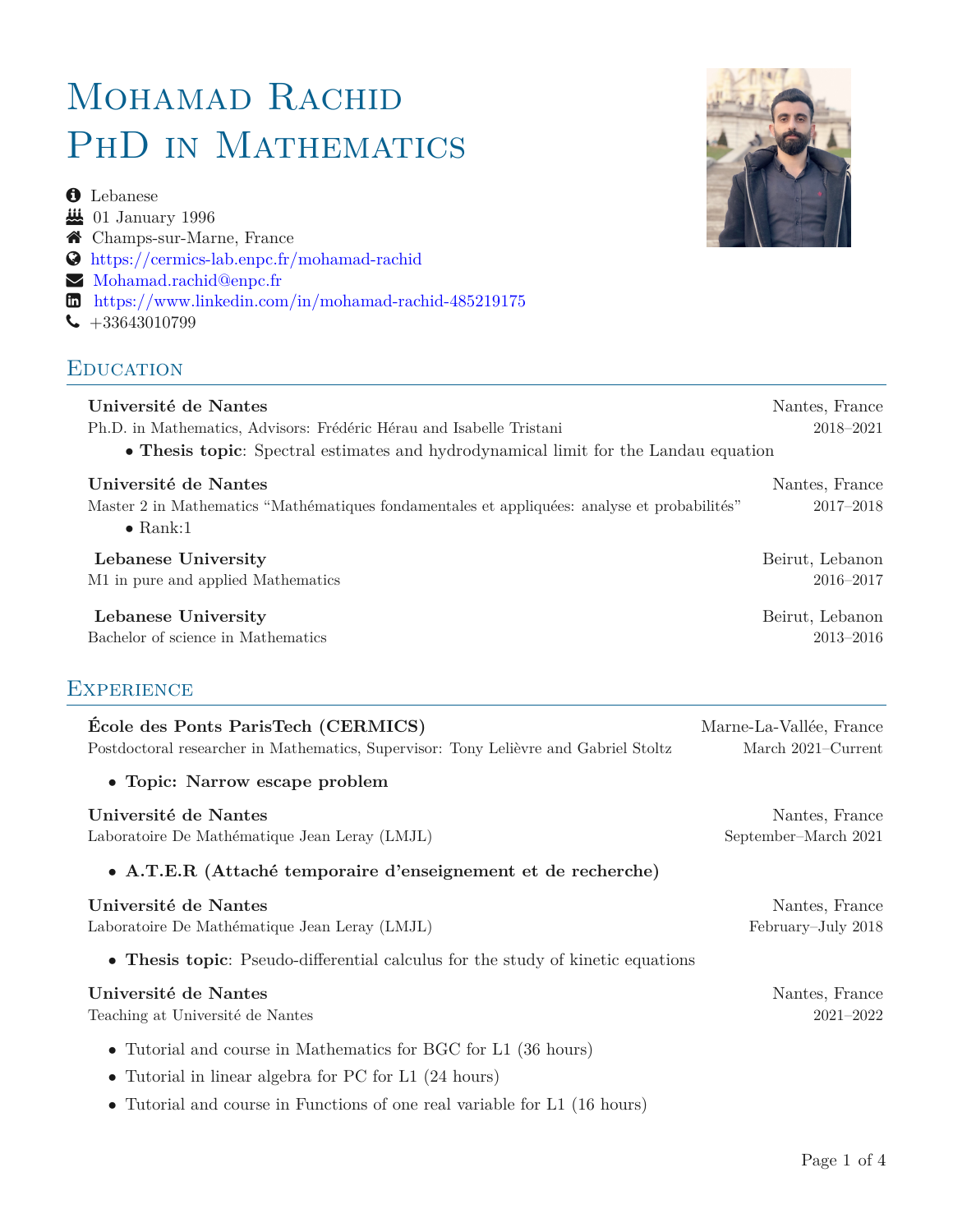| • Tutorial in Linear algebra for computer science for L1 $(20 \text{ hours})$                                                                                                               |                                 |
|---------------------------------------------------------------------------------------------------------------------------------------------------------------------------------------------|---------------------------------|
| Université de Nantes<br>Teaching at Université de Nantes                                                                                                                                    | Nantes, France<br>$2020 - 2021$ |
| • Tutorial and course in Mathematics 1 for L1 (24 hours)<br>• Tutorial in Vector algebra and geometry for L1 (24 hours)<br>• Tutorial in Elementary linear algebra for L1 (12 hours)        |                                 |
| Université de Nantes<br>Teaching at Université de Nantes                                                                                                                                    | Nantes, France<br>2019–2020     |
| • Tutorial and course in Mathematics 1 for L1 (24 hours)<br>• Tutorial in Vector algebra and geometry for L1 (24 hours)<br>• Tutorial in Functions of several variables for $L2$ (12 hours) |                                 |
| Université de Nantes<br>Teaching at Université de Nantes                                                                                                                                    | Nantes, France<br>2018-2019     |
| • Tutorial in Linear algebra for computer science for L1 $(36 \text{ hours})$                                                                                                               |                                 |

*•* Tutorial in Vector algebra and geometry for L1 (24 hours)

#### PUBLICATIONS AND PREPUBLICATIONS

- [1] K. Carrapatoso, M. Rachid, and I. Tristani, *Regularization estimates and hydrodynamical limit for the landau equation*, 2021. arXiv: [2107.12044](https://arxiv.org/abs/2107.12044) [math.AP].
- [2] M. Rachid, "Incompressible navier-stokes-fourier limit from the landau equation", *Kinetic* & *Related Models*, vol. 14, no. 4, pp. 599–638, 2021.
- [3] M. Rachid, "Hypoelliptic and spectral estimates for the linearized Landau operator", *arXiv preprint arXiv:2004:09300*, 2020.

#### Seminars and conference talks

| • Asymptotic Behaviors of systems of PDEs arising in physics and biology - 4th edition (conference) at<br>Université de Lille       | November 2021 |
|-------------------------------------------------------------------------------------------------------------------------------------|---------------|
| • Modèles et méthodes pour les équations cinétiques (conférence) à l'Université de Bordeaux October 2021                            |               |
| • Journées 2021 du projet EFI (conférence) à l'Université Paris-Dauphine                                                            | October 2021  |
| • From PhD to PhD: A Conference Mapping the Network of Lebanese Mathematics (Online<br>conference) at American University of Beirut | June 2021     |
| • Séminaire de Physique Mathématique - EDP (Online seminar) at Université de Bordeaux                                               | May 2021      |
| • Colloque des Doctorants (Online conference) at Université Côte d'Azur                                                             | April 2021    |
| • Séminaire des doctorants at Université de Nantes                                                                                  | April 2021    |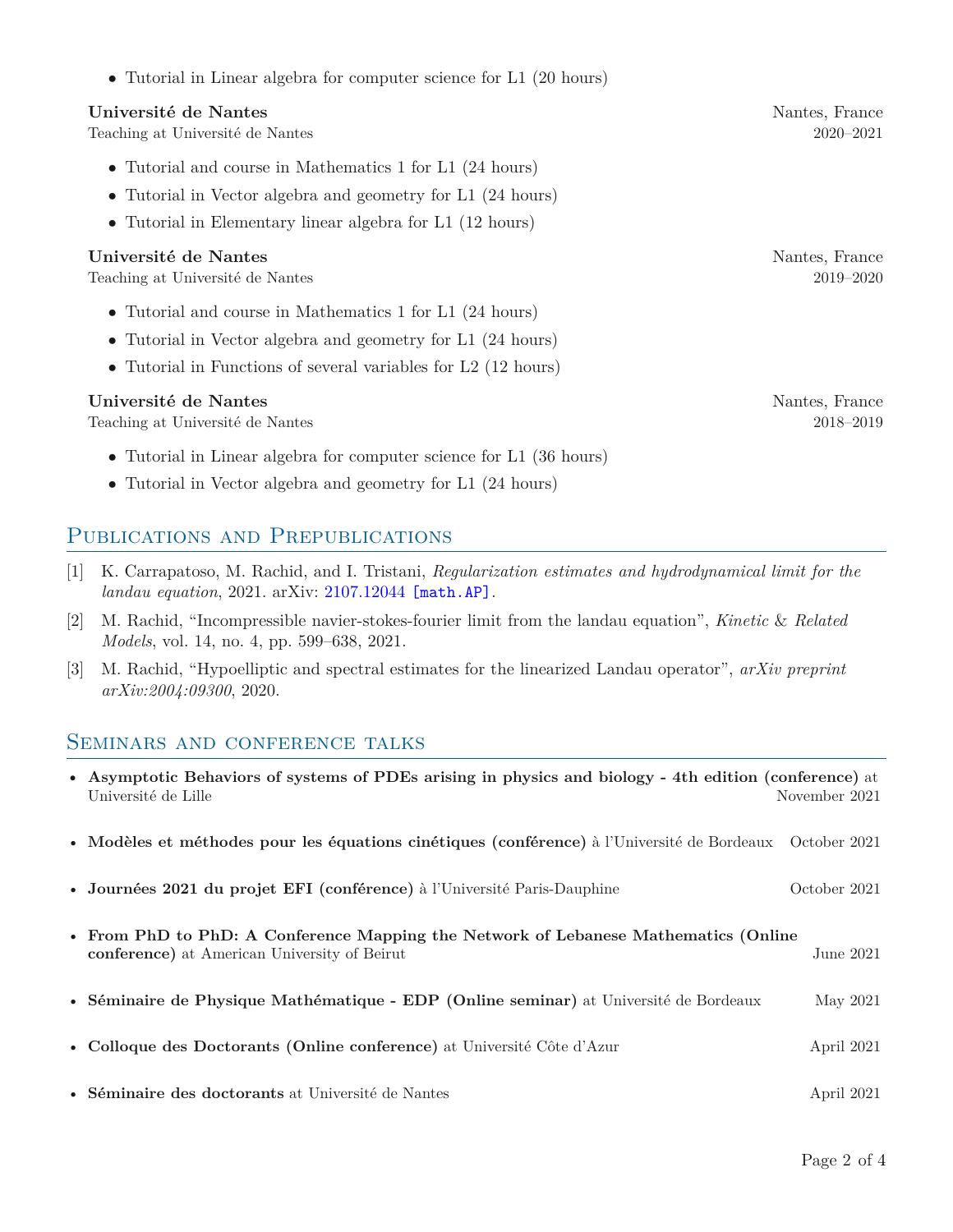| • Séminaire du CERMICS (Online seminar) at Ecole des Ponts Paris Tech                                                                      | February 2021 |
|--------------------------------------------------------------------------------------------------------------------------------------------|---------------|
| • Nonlinear Evolutionary Partial Differential Equations: Theories and Applications<br>(Online conference) at Shanghai Jiao Tong University | December 2020 |
| • Séminaire des doctorants at Université de Nantes                                                                                         | February 2020 |
| • Séminaire des doctorants at Université de Nantes                                                                                         | March 2019    |

## ATTENDED CONFERENCE AND SUMMER SCHOOL

| • Attend summer school in Saint Jean de Monts – France<br>Subject: From kinetic equations to statistical mechanics | $28$ June–02 July |
|--------------------------------------------------------------------------------------------------------------------|-------------------|
| • Attend conference in Dijon – France<br>Subject: 13th (Online) Meeting of the GDR DYNQUA                          | March 2021        |
| • Attend conference in Strasbourg – France<br>Subject: 12th Conference of the GDR DYNQUA                           | February 2020     |
| • Attend conference in Nantes – France<br>Subject: Rencontres doctorales Lebesgue 2019                             | October 2019      |
| • Attend conference in Rennes $-$ France<br>Subject: Journées Jeunes EDPistes 2019                                 | March 2019        |
| • Attend conference in Bordeaux – France<br>Subject: 11e Rencontre du GDR Dynamique Quantique                      | February 2019     |
| • Attend conference in Brest – France<br><i>Subject: Les Rencontres Doctorales 2018</i>                            | October 2018      |

### Organization of seminars and conferences

| • Co-organization of conference in Nantes – France<br>Subject: Rencontres doctorales Lebesgue 2019 | October 2019      |
|----------------------------------------------------------------------------------------------------|-------------------|
| • Co-organization of "la journée de sortie du laboratoire" in Nantes – France                      | June $2019$       |
| • Co-organization of seminar in Nantes – France<br>Subject: Séminaire des doctorants               | January-June 2019 |

| <b>SKILLS</b>        | LANGUAGES         |  |
|----------------------|-------------------|--|
| $\bullet$ MATLAB     | • French: Fluent  |  |
| $\bullet$ C language | $-$ EXAM: Delf B2 |  |
|                      | • English: Good   |  |
| $\bullet$ Latex      | • Spanish: Good   |  |
| • Microsoft Office   | • Arabic: Native  |  |
|                      |                   |  |